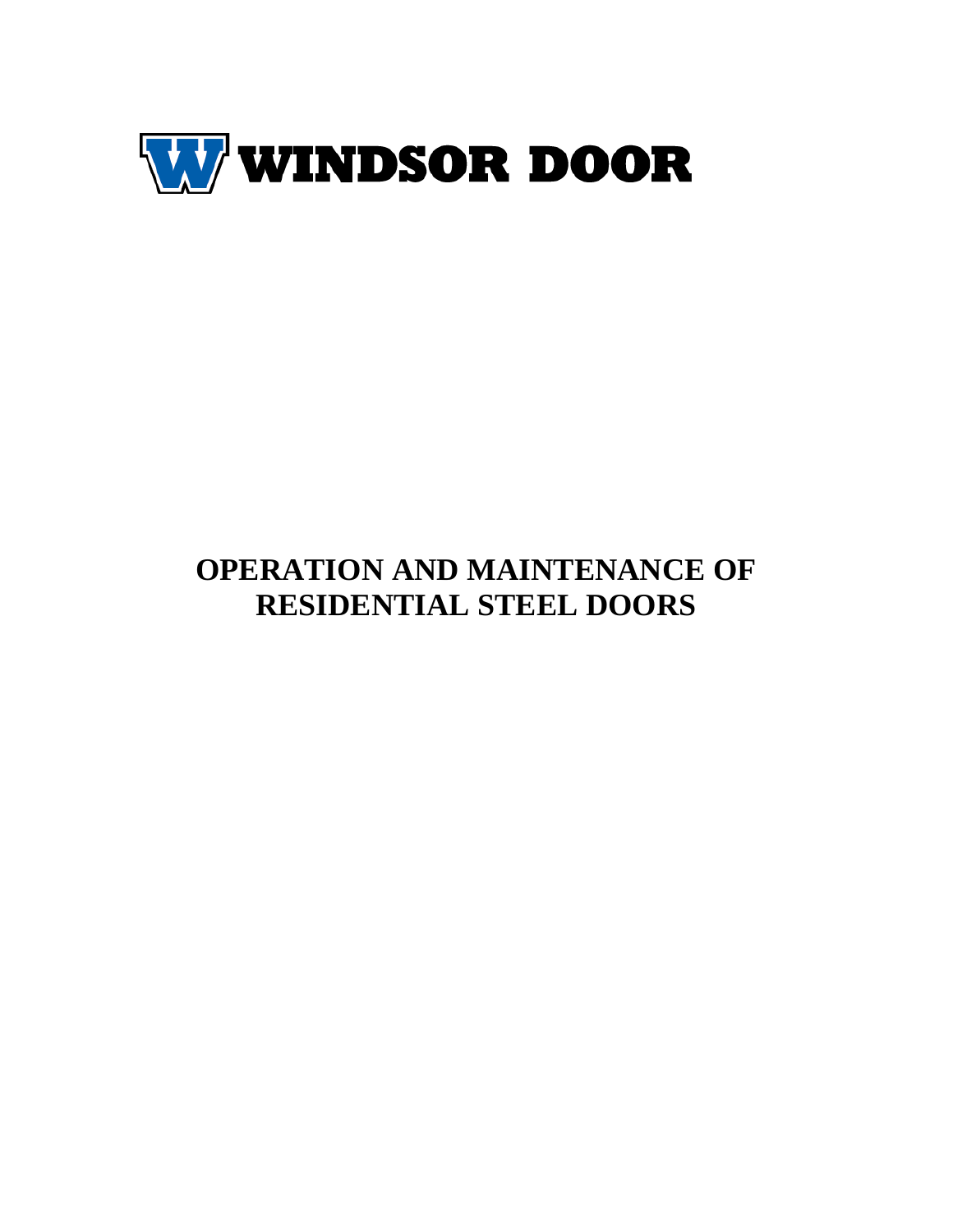

- 1. Operate door only when properly adjusted and free of obstruction. Always check for visual damage.
- 2. Door is always under extreme spring tension. Repairs and adjustments, **ESPECIALLY TO CABLES AND SPRINGS**, can be hazardous and should be performed by qualified Windsor Republic Door installers.
- 3. If the door is now or later becomes electronically operated, pull rope must be removed.
- 4. Avoid standing in open doorway or walking through while the door is moving.
- 5. Should the door become hard to operate or completely inoperative, it is recommended that a qualified Windsor Republic Door Distributor be contacted.
- 6. Never operate the door until the entire opening and track or guides are free of obstructions.
- 7. Be sure that any locking mechanism is removed or disengaged on motor operated doors.
- 8. For doors that are chain hoist operated lift door slowly and maintain an even door travel speed. Never attempt to operate the door at a high speed. Pull door down steadily and maintain control over the speed.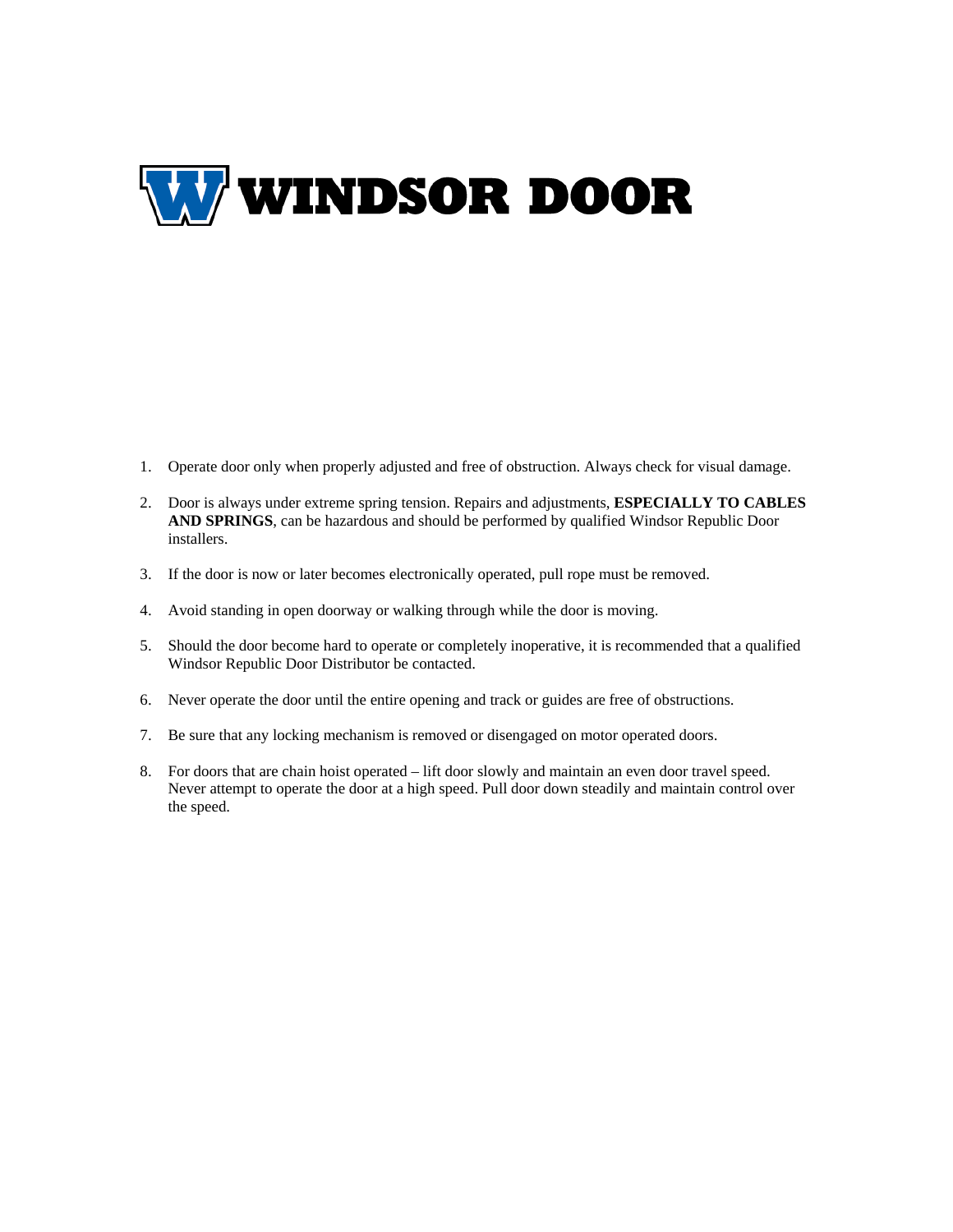

## **QUATERERLY PREVENTATIVE MAINTENANCE AND INSPECTION**

#### **WARNING**

**Do not attempt any adjustments or repairs of springs, spring fittings, cables, cable drums or bottom brackets.** 

**Severe injury or death could result. These items are under extreme tension and should be considered dangerous.** 

**A qualified Windsor Republic Door Distributor should perform any required work.** 

- **Inspect lift cables and replace any cables that are fraying.**
- **Check all hardware and tighten fasteners as necessary.**
- **Check cable drums and spring fittings for fracture and visible wear. (If any are detected, they must be replaced.)**
- **Manually operate the door. Check for proper balance, smooth operation and inspect for fatigued or cracked hinge components. (Note: If the door has an operator installed on it, disconnect before the in inspection.)**
- **Apply a small amount of SAE 30 weight oil to the top of the torsion springs. Cycle the door at least 3 times to evenly distribute the oil.**
- **Inspect the rollers for wear and have them replaced as necessary.**

### **ANNUAL PREVENTATIVE MAINTENANCE AND INSPECTION**

 **Inspect the weather stripping on the bottom, sides and header. Have damaged or worn components replaced.**